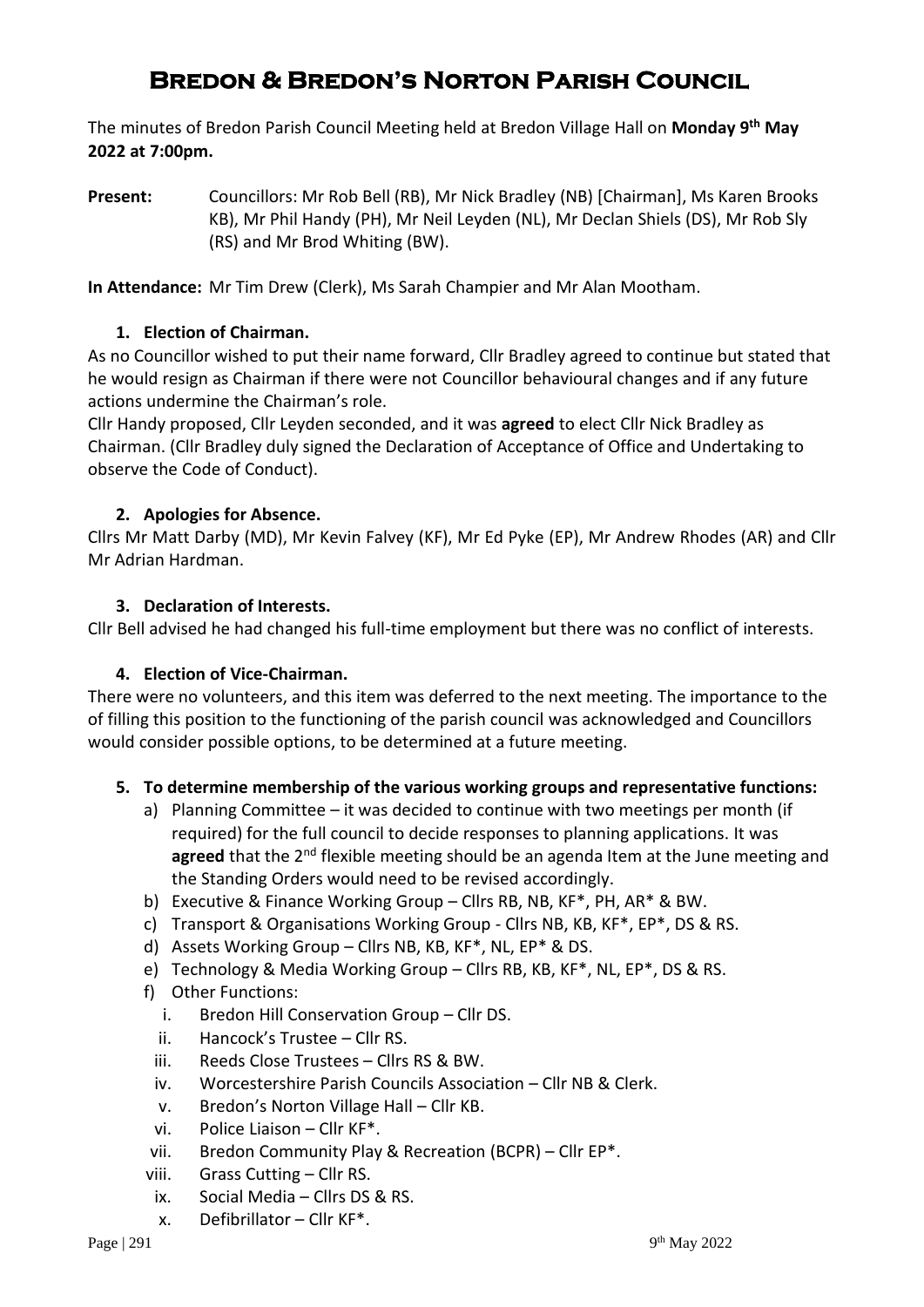### xi. Parish Magazine – Cllr DS.

\* Clerk to seek confirmation of agreement to serve on Working Groups/Other Functions from these Councillors.

#### **6. Direct Debit and Standing Order Payments.**

Cllr Brooks proposed, Cllr Handy seconded, and the existing Direct Debits and Standing Orders, as shown on the Clerk's Report, were unanimously **agreed**.

### **7. To approve reviewed parish council documents.**

- a) Standing Orders Cllr Whiting/Cllr Handy.
- b) Financial Regulations Cllr Handy/Cllr Brooks.
- c) Code of Conduct Cllr Handy/Cllr Brooks.
- d) Risk Assessments Cllr Shiels/Cllr Brooks.

The above reviewed documents [a) to d)] were proposed and seconded as shown and **agreed.**

**8. To consider the Adoption of the Minutes of the Meeting held on Monday 11th April 2022**  The minutes were **agreed**.

#### **9. Finances:**

i. Invoices to be paid:

| Village Hall:     |                                       |         |
|-------------------|---------------------------------------|---------|
| Jo Lomasney       | Balance of Wages - April 2022         | £389.18 |
| <b>RP Keller</b>  | Curtain Rail Repairs & Velux Actuator | £40.00  |
| <b>CW Hygiene</b> | Consumables                           | £48.52  |
| Parish Council    |                                       |         |

| <b>Timothy Drew</b>   | Balance of Wages - April 2022    | £232.14  |
|-----------------------|----------------------------------|----------|
| Lower Avon Navigation | Annual Membership                | £10.00   |
| Greenworks            | April Grass Cutting (x2)         | £1655.23 |
| <b>BHIB</b>           | Annual Insurance Premium         | £2959.71 |
| Worcestershire CALC   | Annual Membership Fee            | £1159.28 |
| David Gray            | Lengthsman Services - April 2022 | £400.00  |
|                       |                                  |          |

All payments above were **agreed**.

ii. To approve the Financial Report.

The April 2022 bank statements and cash book were **approved**.

#### **10. Planning:**

- a) Approved:
	- i. W/22/00314/FUL Croft Farm Leisure & Water Park, Bredon's Hardwick, GL20 7EE The parish council's comments on this application were not considered as Wychavon Planning, who had granted an extension to 15th April 2022, decided to approve the application on  $12<sup>th</sup>$  April 2022. The Planning Officer sent her sincere apologies that the extension had been overlooked.
- b) Other Planning Matters.

The Chairman provided the parish council with a debrief of the Wychavon Planning Committee's Refusal of Permission for the Mitton Bank applications 18/00771/OUT and 20/00008/OUT at the meeting held on 28th April 2022.

The Reasons for Refusal were as follows: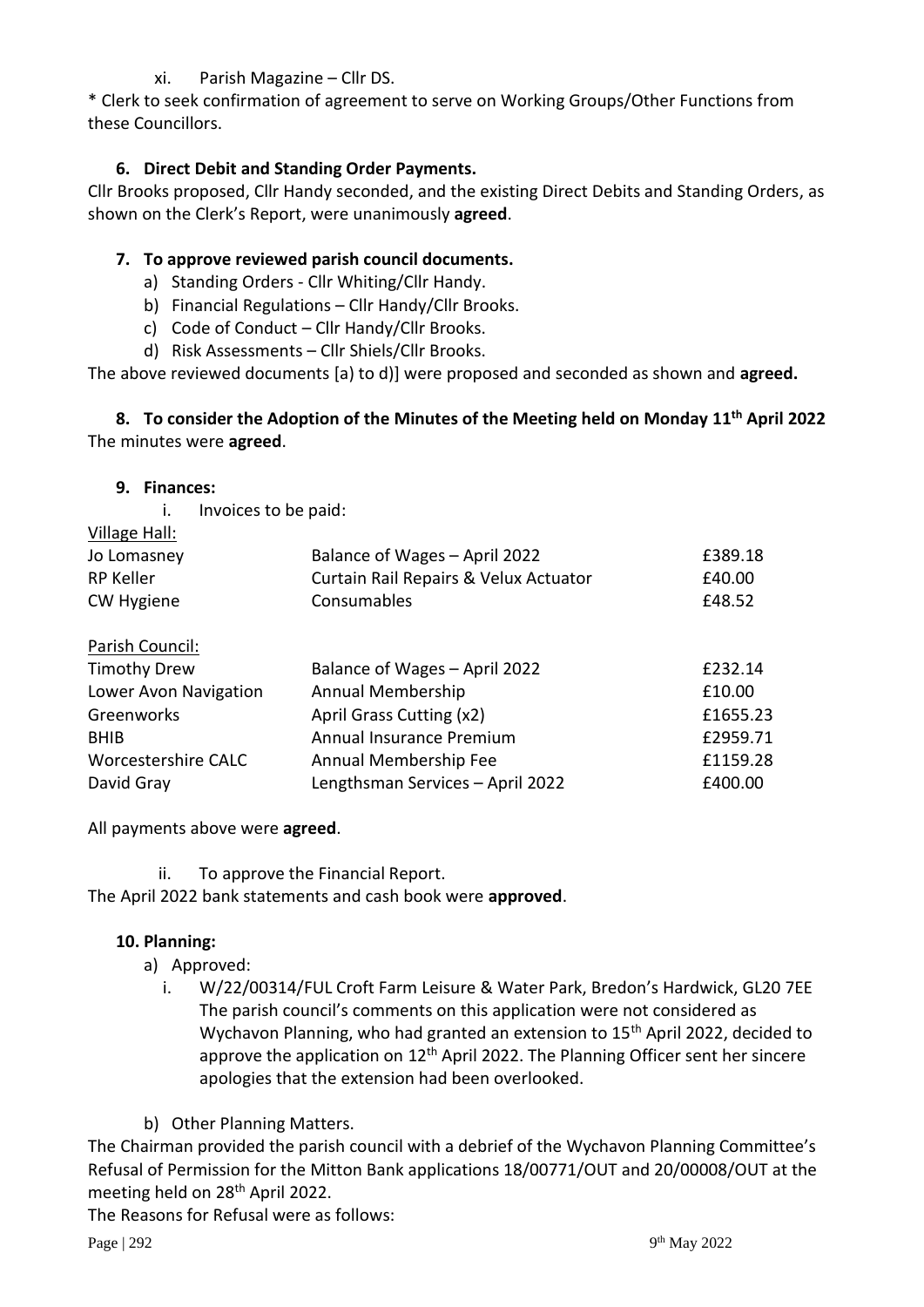- i. The site lies in open countryside outside any defined development boundary (as defined by Policy SWDP2 and NP1) where new development is to be strictly controlled and limited to specific uses, none of which apply in this case. The proposed development would represent a harmful encroachment into the open and undeveloped countryside.
- ii. The application fails to demonstrate that the proposed development would not have an adverse impact on the habitats of breeding birds, notably Curlew, on adjoining and nearby sites due to the urbanising effect and construction impacts of the development.
- iii. The application fails to demonstrate that the proposed development would not have an adverse impact on the tranquillity of the Cotswold Area of Outstanding Natural Beauty (AONB) due to additional traffic and activity taking place within and adjoining the AONB.

It was acknowledged that Mitton Bank development would continue to be an ongoing issue for the parish.

# **11. Progress Reports and Updates for Information.**

- a) County and District Councillor:
	- No Report.
- b) Police Report:
	- No Report. It was noted that there had been several vehicle break-ins in both Queensmead and Blenheim Drive.

### Working Groups:

c) Executive & Finance:

The following decisions proposed at the meeting held on 21st April 2022 were ratified and **agreed**:

- Clerk's Revised Contract of Employment with an increase to the hourly rate from 1<sup>st</sup> May 2022 in accordance with the new contract.
- A new contract is required for the Village Hall Manger and monthly payments to return to bookings commission from 1<sup>st</sup> April 2022.
- The Lengthsman's hourly rate to be increased from  $1<sup>st</sup>$  May 2022.
- The BHIB Insurance renewal premium is to be paid but the Clerk is to appoint a broker to review the parish council's responsibilities and revise the policy accordingly.
- The Clerk to request Cunningham Lindsey to provide an updated Village Hall Complex Valuation Report, which includes all sports clubs, the MUGA, and car parks, detailing all liabilities.
- Order two additional Actuator units for the VELUX blinds, at a cost of £428, to complete the repair.
- d) Transport & Organisations:
	- A meeting will be held on 23 $^{rd}$  May and will cover sports club and Church Street parking, speed cameras in Cheltenham Road and WhatsApp communications.
	- Cllr Leyden provided an update on the ongoing issues relating to implementation of Hallmaster Software for Village Hall bookings.

### **12. Platinum Jubilee Celebrations.**

Cllr Shiels outlined details of various events for Sunday 5th June 2022, from 2pm. It was **agreed** to purchase a Pack of 100 Signs, Three Prizes for Children's Fancy Dress and Coins (or stamps) for 185 children attending Bredon Hancocks. This is to be part funded by Wychavon (£383), and a grant from Worcestershire County Council arranged by Cllr Hardman (£1,000). It was **agreed** the parish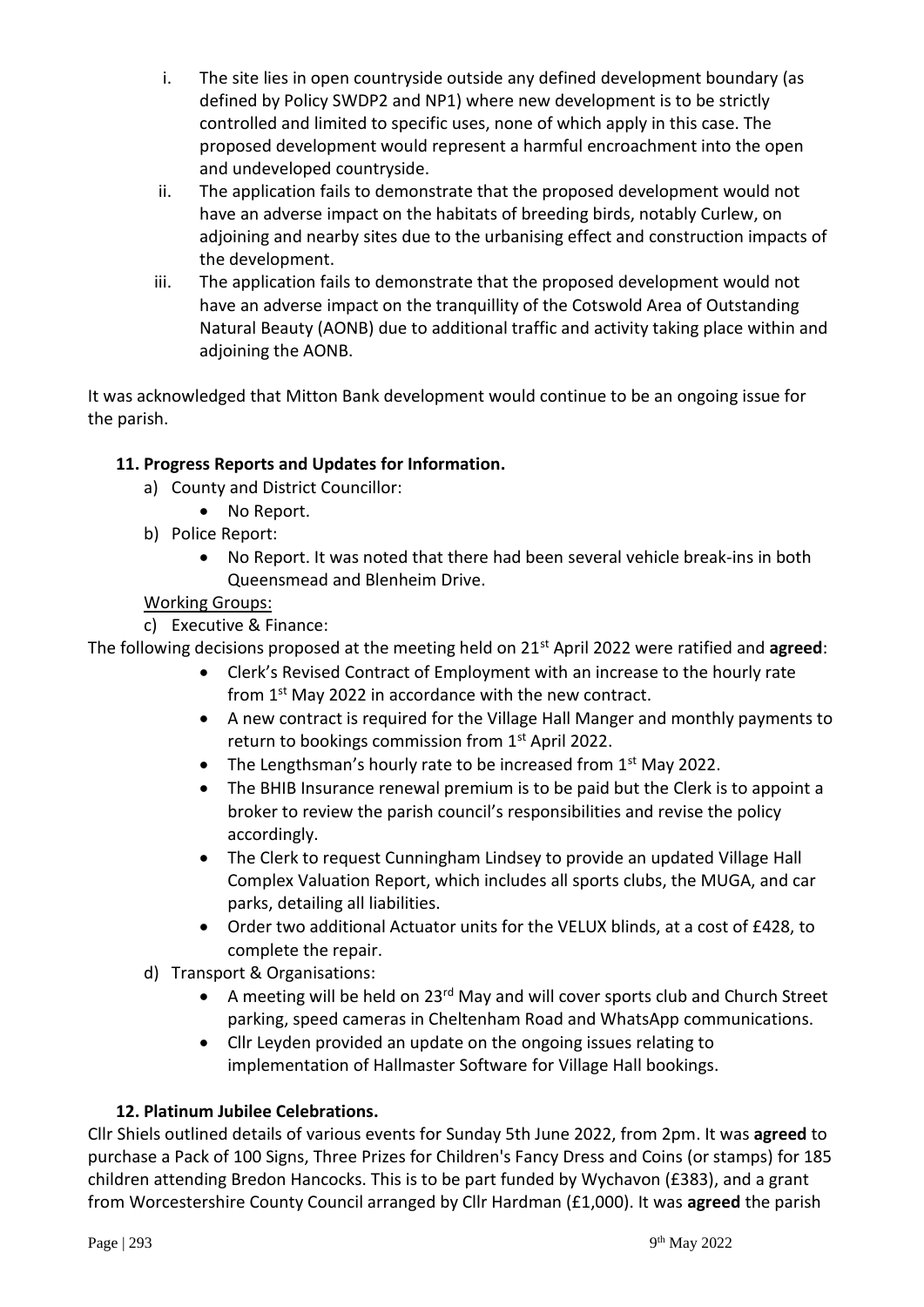council would fund the balance of expenditure up to £1,000. Cllr Leyden advised the Quilter Ladies have made bunting to be hung along the front of the Village Hall. It was also **agreed** to allocate £100 for events in Bredon's Norton.

### **13. Provision of Speed Cameras in the Parish.**

No update.

### **14. Contaminated Sites in Parish.**

Land off Hardwick Bank Road was a mass burial site during the last Foot and Mouth Outbreak. This type of information needs to be gathered for consideration in the event of future planning applications.

### **15. Time Limit on Future Meetings.**

It was **agreed** that Cllr Handy would prepare a proposal document covering meeting procedures for agenda items and report presentations to reduce meetings to a maximum of 2 hours. Standing Orders would also be reviewed in conjunction and made more specific rather than generic.

### **16. Correspondence, Progress Reports and Updates for Information.**

The Clerk provided the following update

- Nutrient Neutrality the serious nature of these restrictions may have an impact on future planning applications.
- SWDP Press Release further delay to SWDP publication.
- An email request for more housing in the parish Clerk to respond, inviting parishioner to address council.
- A request for information relating to the Fox and Hounds Inn and the Conservation Area – Clerk to respond.
- An email showing the unsatisfactory playground brickwork at the Cherry Orchard playground. Clerk to arrange survey and remedial action.
- Bredon WI letter of thanks for a Village Hall booking revision.
- The parish council's registered ownership of the Glebe Field has now been completed.
- General information from CALC's Executive Officer.

### **17. Councillors Reports and Items for Future Agenda:**

Cllr Bell advised there had been a recent "crash for cash" style incident on the Eckington Road. Cllr Sly sent apologies for his absence from the June meeting.

Cllr Brooks reported a stolen sign, a road narrows sign overgrown and an incident of fly-tipping at Bredon's Norton.

Cllr Shiels stated the June Parish Magazine would cover the Mitton Bank Planning Refusal and the Platinum Jubilee Community Event.

Cllr Leyden advised the latest Quotation for Village Hall Lighting was within the previously approved budget and would now proceed.

Cllr Bradley raised a request from Neville King to support the Ukraine Family Community Support initiative. It was **agreed** to donate the equivalent Village Hall Hire Costs equivalent to 4 months rental charges. Clerk to respond accordingly.

**\_\_\_\_\_\_\_\_\_\_\_\_\_\_\_\_\_\_\_\_\_\_\_\_\_\_\_\_\_\_\_\_\_\_\_\_\_\_\_\_\_\_\_\_\_\_\_\_\_\_\_\_\_\_\_\_\_\_\_\_\_\_\_\_\_\_\_\_\_\_\_\_\_\_\_\_\_\_\_\_**

### **15. Date of Next Meeting:**

6 th June 2022

#### **Notes of Public Question Time:**